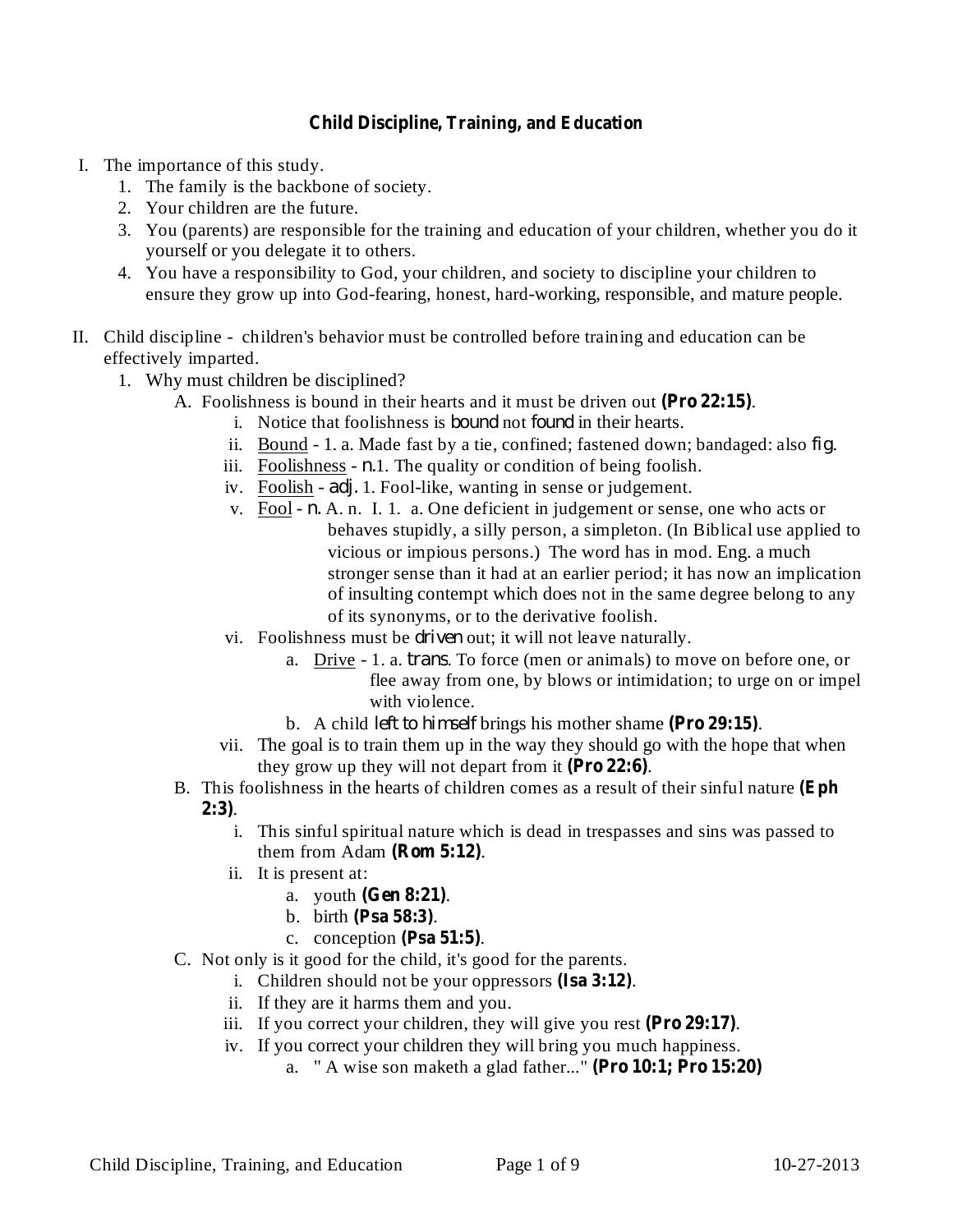- b. " My son, if thine heart be wise, my heart shall rejoice, even mine." **(Pro** . **23:15)**
- v. If you don't correct your children, they will bring you much pain and sorrow.
	- a. "...a foolish son is the heaviness of his mother." **(Pro 10:1)**
	- b. "...a foolish man despiseth his mother." **(Pro 15:20)**
	- c. "A foolish son is a grief to his father, and bitterness to her that bare him." **(Pro 17:25)**
	- d. "A foolish son is the calamity of his father..." **(Pro 19:13)**
	- e. "He that wasteth his father, and chaseth away his mother, is a son that causeth shame, and bringeth reproach." **(Pro 19:26)**
	- f. "Whoso keepeth the law is a wise son: but he that is a companion of riotous men shameth his father." **(Pro 28:7)**
- 2. What types of behavior merit discipline?
	- A. Rebellion must be met with the rod.
		- i. Rebellion 2. Open or determined defiance of, or resistance to, any authority or controlling power.
		- ii. Rebellion is as the sin of witchcraft and must be punished sternly  $(1Sa 15:23)$ .
	- B. Disobedience to parents, grandparents, teachers, etc.
		- i. Children must obey their parents (Eph 6:1; Col 3:20).
			- ii. Disobedience must be punished.
			- iii. You don't need to say something more than once.
			- iv. If disobedience is not met with the rod at the first offence, it definitely should be at the second.
			- v. You should never have to repeat yourself more than once (and even that is too much).
			- vi. Don't fall into the "counting" folly when a child doesn't obey your order: "Johnny, come here.....one....two....three".
			- vii. All that does is teach him that he can disobey you for at least 2.5 seconds before you react (or start counting over again like too many pitiful parents).
	- C. Backtalk or disrespect.
	- D. Lying.
	- E. Laziness . **(Pro 10:5 c/w Pro 29:15)**
	- F. Hanging out with friends who are fools (Pro 28:7; Pro 13:20).
	- G. Sin in general.
- 3. When should children begin to be disciplined (at what age)?
	- A. The rod should be applied, when needed, early in life (Pro 13:24).
		- i. Betimes 1. At an early time, period, or season; early in the year; early in life.
		- ii. Chasten 1. *trans*. To inflict disciplinary or corrective punishment on; to visit with affliction for the purpose of moral improvement; to correct, discipline, chastise.
		- iii. A parent loves his child who chastens him early in life.
		- iv. A parent hates his child who will not chasten him.
		- v. God sets for us the pattern of chastening children (Heb 12:5-8).
		- vi. Good fathers will follow God's lead (Heb 12:9-11).
	- B. You only have a short period of time while there is hope (Pro 19:18).
	- C. Once a person gets to be a full grown fool, it's too late  $(Pro 27:22)$ .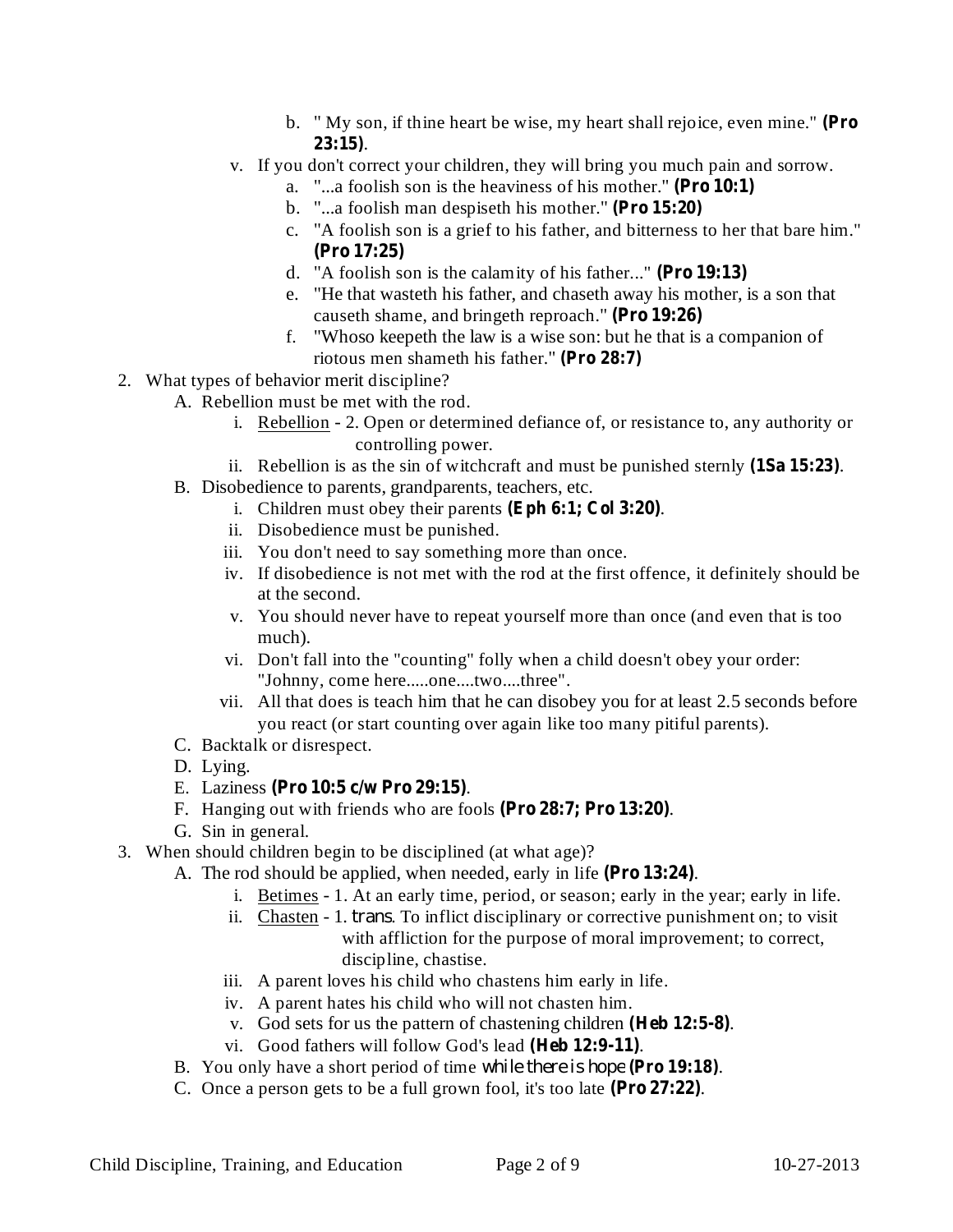- i. Bray v. 1. *trans*. To beat small; to bruise, pound, crush to powder; usually in a mortar.
- ii. One hundred stripes to such a fellow won't do what a few good ones would to a young child . **(Pro 17:10)**
- **D.** So at what age is early in life?
	- i. As soon as a child starts trying to exert his will over his parents' will is when chastening must begin.
	- ii. This can be as young as six months old.
	- iii. This can happen long before the child is old enough to speak his opposition to your rules.
- E. When should a child be chastened in relationship to the time of the offence?
	- i. Parents should correct their children as quickly as possible after the need for correction arises.
	- ii. In other words, when a child has done something improper, the correction should be given quickly.
	- iii. This helps the child to associate the improper behavior with the pain of the correction, resulting eventually in the corrected behavior.
	- iv. Putting off disciplining the child until you are at your wits' end could result in your losing your temper and hurting the child.
	- v. If you are in a public place where it would not be wise to discipline your child, then tell them that they will get it when you get home and make sure you follow through with it no matter how good the rest of the day goes.
- 4. How should children be disciplined?
	- A. The primary method of correction should be beating with a rod **(Pro 13:24; Pro 22:15;**

## . **Pro 23:13-14; Pro 29:15)**

- i. Don't be scared of the word *beat*; it means little different than *spanking*.
	- a. Beat v. 1. a. *trans*. To strike with repeated blows.
		- b. Strike v. V. To deal a blow, to smite with the hand (occas. another limb), a weapon or tool. 25. *trans*. To deal (a person, an animal) a blow; to hit with some force either with the hand or with a weapon.
		- c. Spank  $v$ . 1. a. *trans*. To slap or smack (a person, esp. a child) with the open hand.
		- d. Slap v. 1. a. *trans*. To strike or smack (a person or thing) smartly, esp. with the open hand or with something having a flat surface; to hit (one) on, upon, or over (a certain part) in this way.
		- e.  $\frac{\text{Smack}}{ }$  v. 5. a. To strike (a person, part of the body, etc.) with the open hand or with something having a flat surface; to slap. Also spec. to chastise (a child) in this manner and fig.
- ii. A rod should be the primary instrument of punishment **(Pro 22:15, Pro 23:13-** . **14 et al)**
	- a. Rod 1. a. A straight, slender shoot or wand, growing upon or cut from a tree, bush, etc.
	- b. Wand 1. a. A straight slender stick. Now Sc. and dial. In Scottish use, chiefly a slender pliant stick cut from a stem or branch of a shrub or young tree.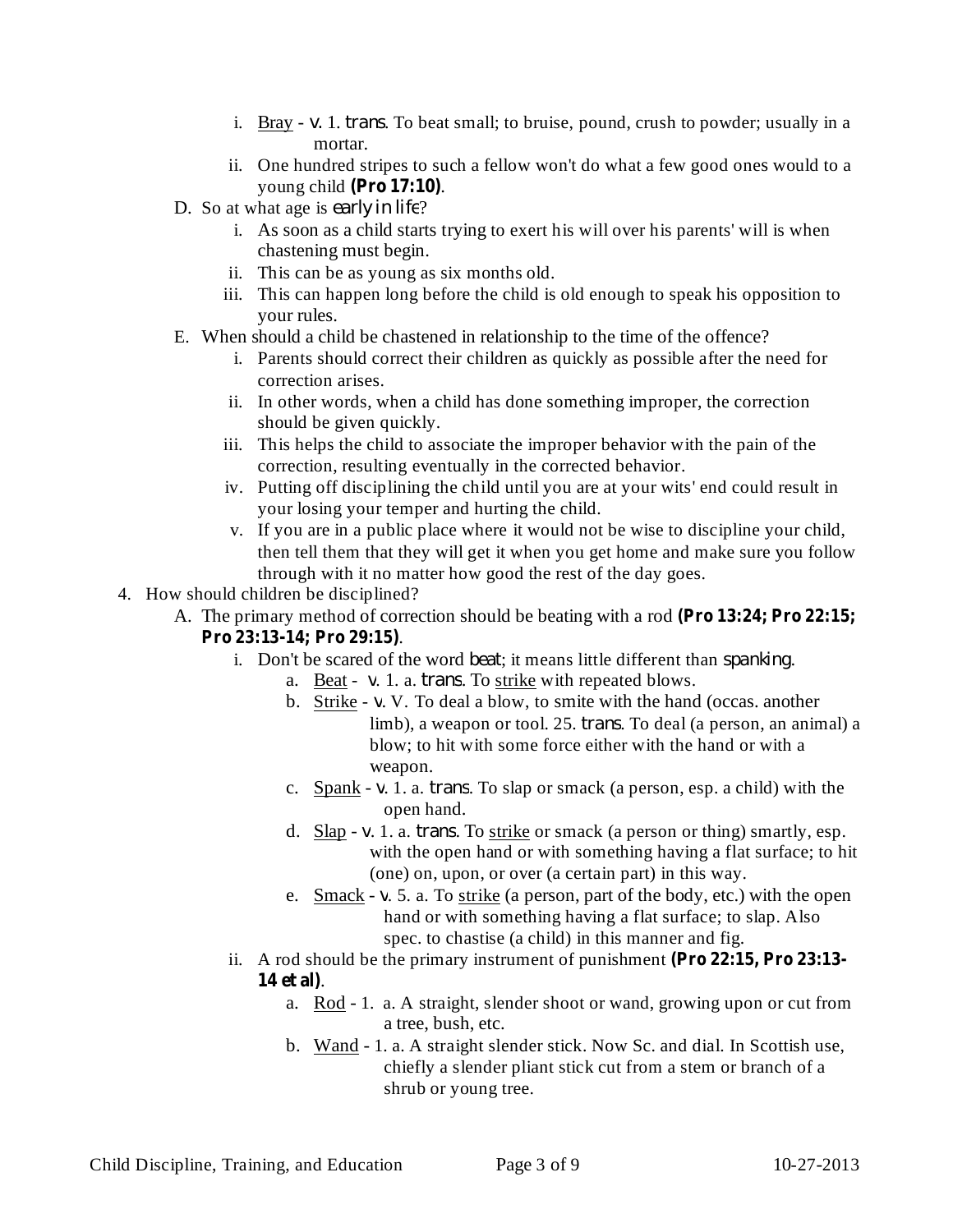- iii. When a child gets a beating, it should consist of more than one strike with the rod (see definition).
	- a. A beating should cause tears (Pro 19:18).
	- b. Crying 1. The action of the verb cry in its various senses; shouting, lamentation, weeping, etc.
	- c. Correction should be grievous (Pro 15:10; Heb 12:11).
	- d. Determine beforehand how many whacks the infraction merits and don't stop until you have given that many, regardless of yelling or crying from the child (Pro 19:18).
	- e. The rod may leave bruises which are a sign that the foolishness has been driven out (Pro 20:30).
	- f. Though it should be painful, a beating should not be excessive or cause long lasting pain to the child.
- iv. A beating with a rod will not kill the child (Pro 23:13),
	- a. Rather, it will save him from more severe punishment later in life **(Pro** . **23:14)**
	- b. This is beating the hell out of children.
- v. Once the punishment has been given, then you should affirm your love to them.
	- a. This should be done so that they understand that you punished them because you love them.
	- b. This will also show them a picture of God's punishment of sin and subsequent forgiveness and forgetfulness of it.
- B. Other methods of disciplining children.
	- i. Some punishments are more effective than others with different children.
	- ii. With older kids, taking things or privileges away from them might work.
	- iii. Tailoring punishments with crimes such as washing out a mouth with soap for lying or flicking the mouth for talking back are options.
	- iv. The primary method though should be the rod as the Bible prescribes.
	- v. If you start when they are babies and are consistent, you shouldn't have to worry about coming up with creative ideas for punishment when they are teenagers because they should be well-behaved and well-mannered kids by that point.
- C. The importance of consistency.
	- i. You must be consistent when it comes to punishments for offenses.
	- ii. Do not punish a child today for something you allowed yesterday or pass over an offense today for which you punished him yesterday.
	- iii. Mean what you say and keep your word.
		- a. Don't say, "If you do that again, you're not going to Grandma's tomorrow" if you don't mean it.
		- b. If make a threat, you must follow through with it.
		- c. If you don't, the child will quickly figure out that you are a liar and that you don't mean what you say and that they will not actually get the punishment that you are threatening.
	- iv. Don't let your kids get away with something just because you are tired, or because you have had such a good day with them that you don't want to ruin it with a spanking.
- D. Other considerations.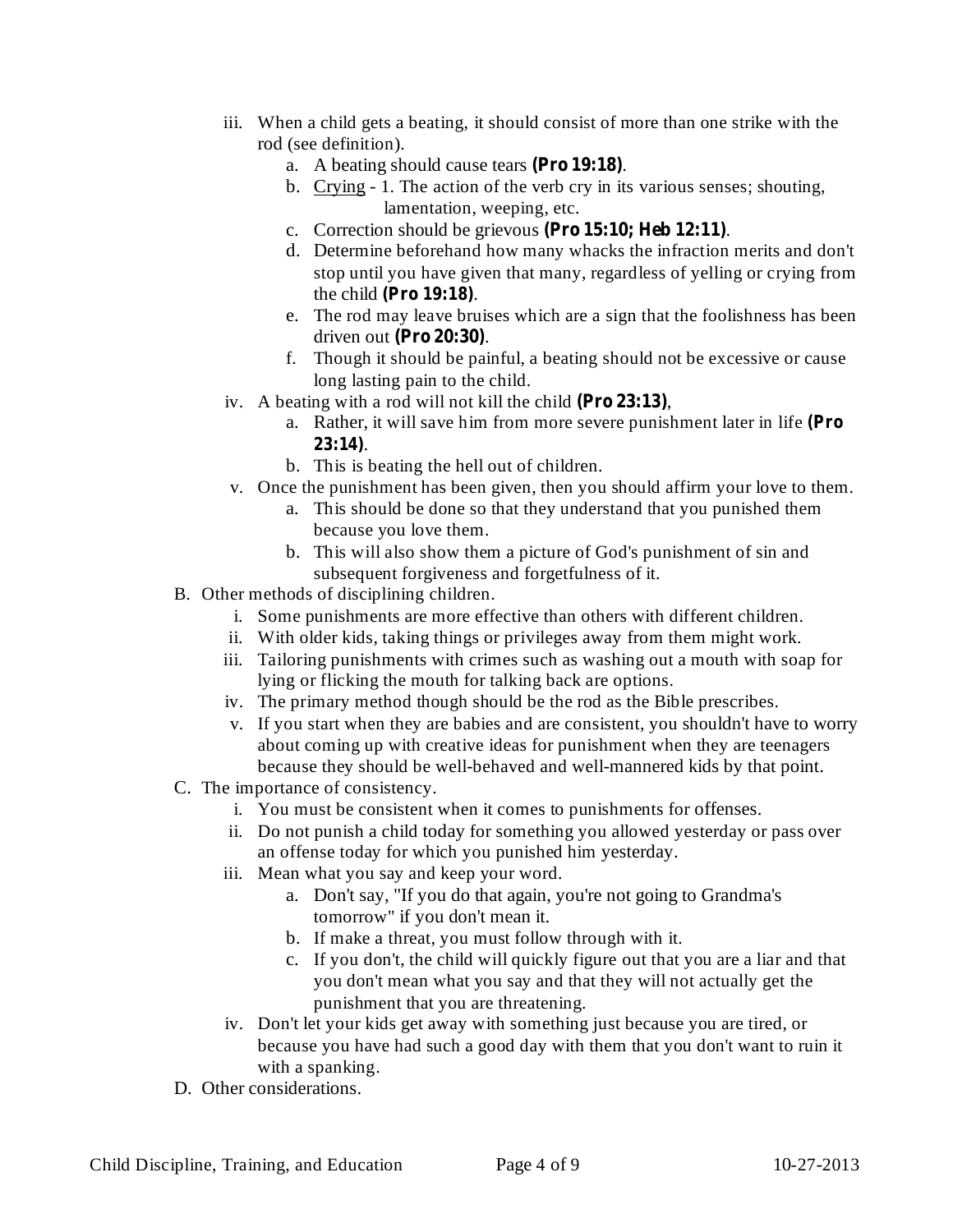- i. If your child is sick, take that into consideration if they are acting up, but don't give them too much leeway.
- ii. If they are tired (especially if you are the one that had them out late), factor that into why they may be misbehaving.
- iii. God remembers that we are but flesh and is compassionate toward our weakness (Psa 78:38-39), and so ought parents to be toward their children.
- 5. Where should children be disciplined?
	- A. Children should primarily be disciplined consistently AT HOME.
	- B. If they are, then you will not have to worry about being seen in public spanking your child.
	- C. Don't let the only beatings you give your kids be in public because you are embarrassed at how they are acting and don't want to appear as a parent who doesn't discipline their children.
	- D. Don't let your kids run around screaming all day at home and then expect them to be quiet and still in church for an hour and a half.
	- E. If you need to, "play church" at home during the week where you make them sit quietly and listen to or watch a sermon for an hour.
- III. Training and educating children.
	- 1. The goal of educating children is to bring them to maturity.
		- A. Maturity The state or quality of being mature (having the powers of the body and mind fully developed); fullness or perfection of development or growth.
		- B. Jesus Christ is the standard of maturity (Eph 4:13).
			- i. Jesus was trained up by his parents who provided Him with a well-rounded and quality education (Luk 2:51-52).
				- a. He matured:
					- 1) intellectually (in wisdom).
					- 2) physically (in stature).
					- 3) spiritually (in favor with God).
					- 4) socially (in favor with man).
				- b. It is important to make sure each of these elements are included in your children's education.
			- ii. A mature person possesses wisdom which brings life to its fullest potential **(Pro** . **4:7-13)**
		- C. A child's education should start very early (Isa 28:9).
			- i. The things of God should be among a child's first concepts and words.
			- ii. Children learn first by imitation, then orally, and then by reading.
			- iii. Watch what you say around them because they absorb both good and bad.
			- iv. They understand more than you think.
			- v. Your example of godly living and religion will teach them more than your words.
	- 2. The responsibility of child training rests on parents, not the local, state, or federal government. A. Modern, secular education is described well in 2Ch 15:3.
		- i. Government schools are "without the true God, and without a teaching priest, and without law."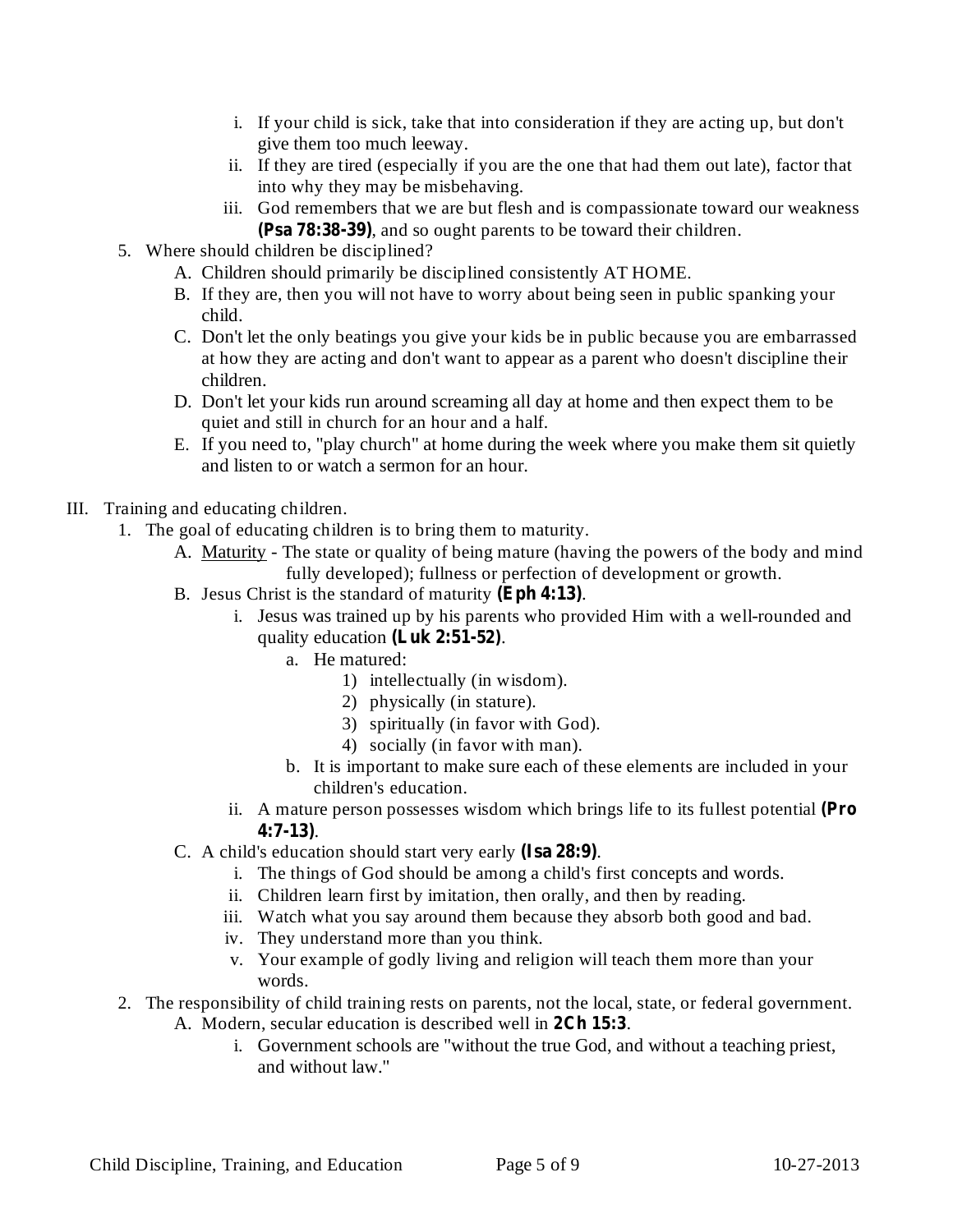- ii. Consequently, we are witnessing unrest, great vexations, and destructions **(2Ch** . **15:5-6)**
- B. Fathers, not State bureaucrats, are told to bring up their children in the nurture and admonition of the Lord (Eph 6:4) (this responsibility can be delegated - more on that later).
	- i. Bring v. 27. *bring up*. a. To bring into a higher position; to elevate, raise, rear, build up; to raise to a point or amount, etc. b. To rear from childhood; to educate, breed.
	- ii. To *bring up* your children is to educate them.
	- iii. Nurture 1. Breeding, upbringing, training, education (received or possessed by one). b. Moral training or discipline.
	- iv. Admonition 1. The action of admonishing; authoritative counsel; warning, implied reproof.
	- v. Admonish 1. gen. To put (a person) in mind of duties; to counsel against wrong practices; to give authoritative or warning advice; to exhort, to warn.
	- vi. Mother's are also supposed to help in this duty  $(Gen 2:18; Pro 1:8)$ .
	- vii. The father is the guide of youth  $Jer 3:4$ ).
	- viii. Paul assumes that fathers exhort, comfort, charge, and warn their children **(1Th** . **2:11; 1Co 4:14)**
	- ix. Fathers should have more weight in influencing their children than other instructors . **(1Co 4:15-16)**
	- x. The book of Proverbs presents a father instructing his son in a wide variety of subjects . **(Pro 4:1-4; Pro 23:15-26)**
	- xi. Fathers are supposed to *train* up their children in the way they should go (Pro . **22:6)**
		- a. Train III. 5. To treat or manipulate so as to bring to the proper or desired form; spec. in Gardening, to manage (a plant or branch) so as to cause it to grow in some desired form or direction, esp. against a wall, or upon a trellis or the like.

6. To subject to discipline and instruction for the purpose of forming the character and developing the powers of, or of making proficient in some occupation. (Also with up.) a. To instruct and discipline generally; to educate, rear, bring up. 1611 Bible Prov. xxii. 6 Traine vp a childe in the way he should goe.

- b. When a child is trained up in the way he *should* go (not in the way he wants to go), he will not depart from it when he is old.
- c. Like the prodigal son, he may depart from it for a season, but every parent's hope is that they will return to what they were taught.
- d. Make sure you have trained them up in the way they should go if you expect them to not depart from it when they are old.
- e. Don't live with regret because you didn't take the time to train them up right and they strayed from the Lord.
- xii. A father's primary duty should be to educate his children in the Lord's ways.
	- a. This will include every area of life as God through His word guides and regulates all aspects of our lives.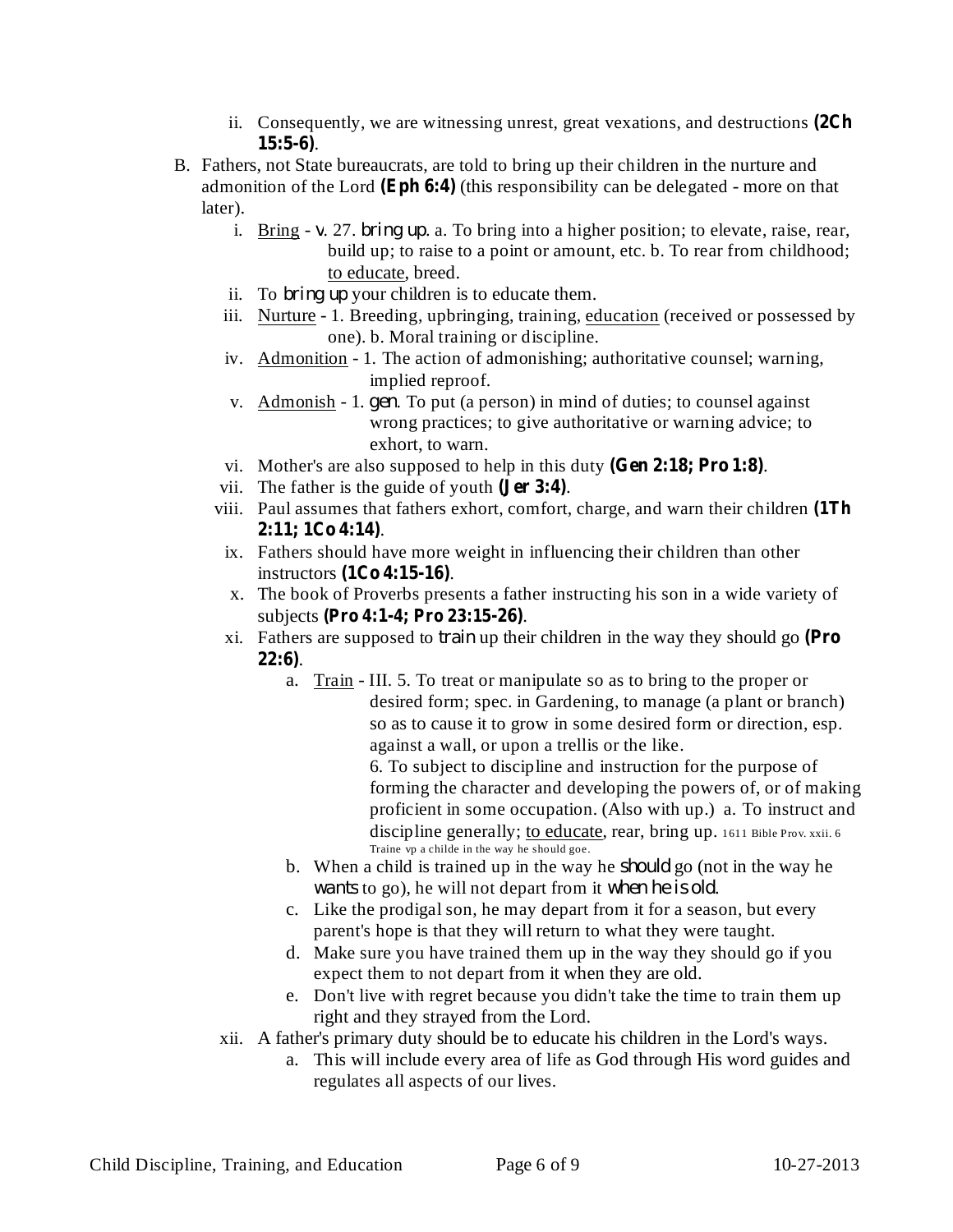b. Education - 1. The process of nourishing or rearing a child or young person, an animal.

> 2. The process of 'bringing up' (young persons); the manner in which a person has been 'brought up'; with reference to social station, kind of manners and habits acquired, calling or employment prepared for, etc.

> 3. The systematic instruction, schooling or training given to the young in preparation for the work of life; by extension, similar instruction or training obtained in adult age. Also, the whole course of scholastic instruction which a person has received. Often with limiting words denoting the nature or the predominant subject of the instruction or kind of life for which it prepares, as classical, legal, medical, technical, commercial, art education.

- c. Educating your children ensures they are prepared for the work of life, including religious instruction, scholastic instruction, social instruction, and vocational instruction.
- C. The most important area of your children's education is teaching them God's truth in the scriptures. This is God's commandment in the N.T. (Eph 6:4) and it was also God's commandment to Israel in the O.T. (Isa 38:19).
	- i. It was the fathers who were supposed to make known God's truth to their children.
	- ii. Too often today the only religious instruction kids get is from their mothers because the fathers abdicate their responsibility.
	- iii. God's word should be passed down from the fathers (and mothers) to their children (Psa 78:4-6).
		- a. It is important to do this so that the wonderful works of God are instilled in the minds of your children  $(v. 4-5)$ .
		- b. They then can teach them to their children who then can teach them to their children  $(\mathbf{v}, \mathbf{6})$ .
		- c. This is done so that each new generation can set their hope in God and not forget His commandments (v. 7-8).
		- d. This is why churches die the generation which saw the works of the Lord pass on, and the upcoming generation doesn't know them **(Jdg** . **2:10)**
		- e. Think about this in our situation: many of us experienced great deliverances from God from lives of sin, false religion, and false doctrine and we are forever thankful for what God saved us from.
		- f. But your children will grow up in the church, not having seen the same great deliverances in their own lives.
		- g. They don't have to spend years searching for that pearl of great price; it's right in front of them.
		- h. You must tell them of the wonderful works of God in your own lives and teach them His truth and impress upon them how important it is.
	- iv. This is done by incorporating the scriptures into every aspect of your family's life (Deu 6:4-9).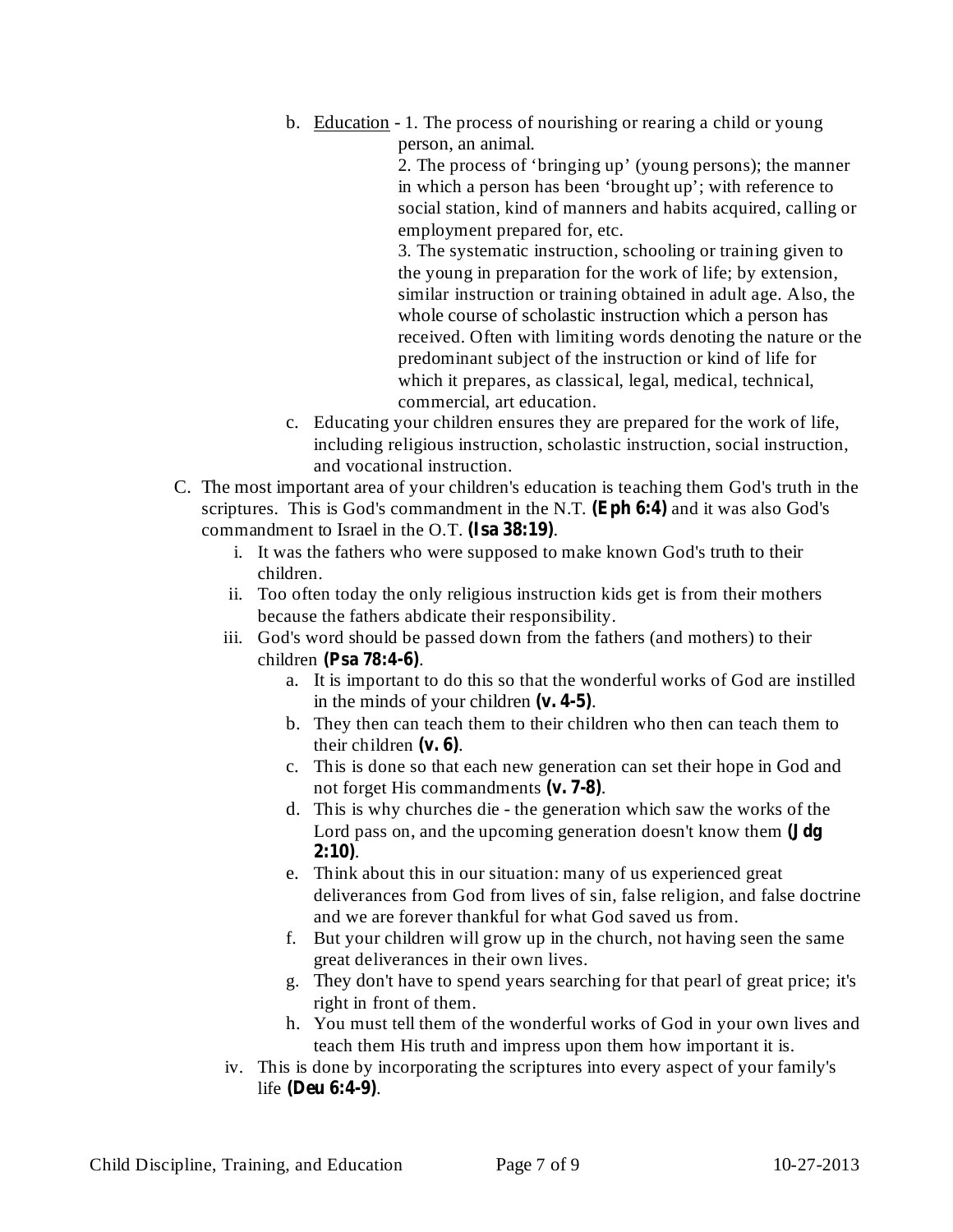- a. God's words first need to be in hearts, parents *your* **(v. 6; Pro 3:3; Pro** . **6:21)**
- b. Once they are stored in *your* heart, you can mediate on them throughout your day . **(Psa 119:97; Psa 1:1-3; Jos 1:8)**
- c. When the scriptures are in *your* heart and on *your* mind, they will guide you when you are on the go, when you are sleeping, and when you wake up (Pro 6:22).
- d. When the word of God is an integral part of who you are, then you can teach it diligently to your children by incorporating it into all you do . **(Deu 6:7)**
	- 1) When you sit in your house (at the dinner table during meals is a good time).
	- 2) When you are walking by the way (or driving places with your kids).
	- 3) When you lie down (praying with them before bedtime).
	- 4) When you rise up in the morning (around the breakfast table).
- v. Learning and living the scriptures will give one more wisdom and understanding than enemies, teachers, and ancients (Psa 119:98-100).
- vi. Teaching children the things of God contrasts forgetting the things of God **(Deu** . **4:9-10)**
	- a. Parents who do not teach their children have likely forgotten what God has taught them.
	- b. Parents who teach their children better remember what they themselves have learned.
- 3. Parents should directly take part in their child's education.
	- A. This should include teaching them the scriptures.
		- i. This should begin at birth (or before) by reading the scriptures together with your children present.
		- ii. If the only exposure to Bible reading your children get is at church, you are wrong.
	- B. This should include teaching by your example.
	- C. This should include early education like teaching them proper grammar, how to read (which is the most important skill you can teach them), how to count and do basic math, etc.
	- D. This can include fully educating your children by homeschooling them.
		- i. This may not be for everyone.
		- ii. It is a good way to limit the indoctrination your children will receive in public or private schools.
		- iii. It is a good way to limit the amount of sinful garbage your children are taught at school and pick up from their friends.
		- iv. It is a good way to limit the amount of control and influence that the government has over you and your children.
		- v. Homeschooling is a major task and commitment.
			- a. The majority of this responsibility will fall on Mom since Dad is away at work for most of the day.